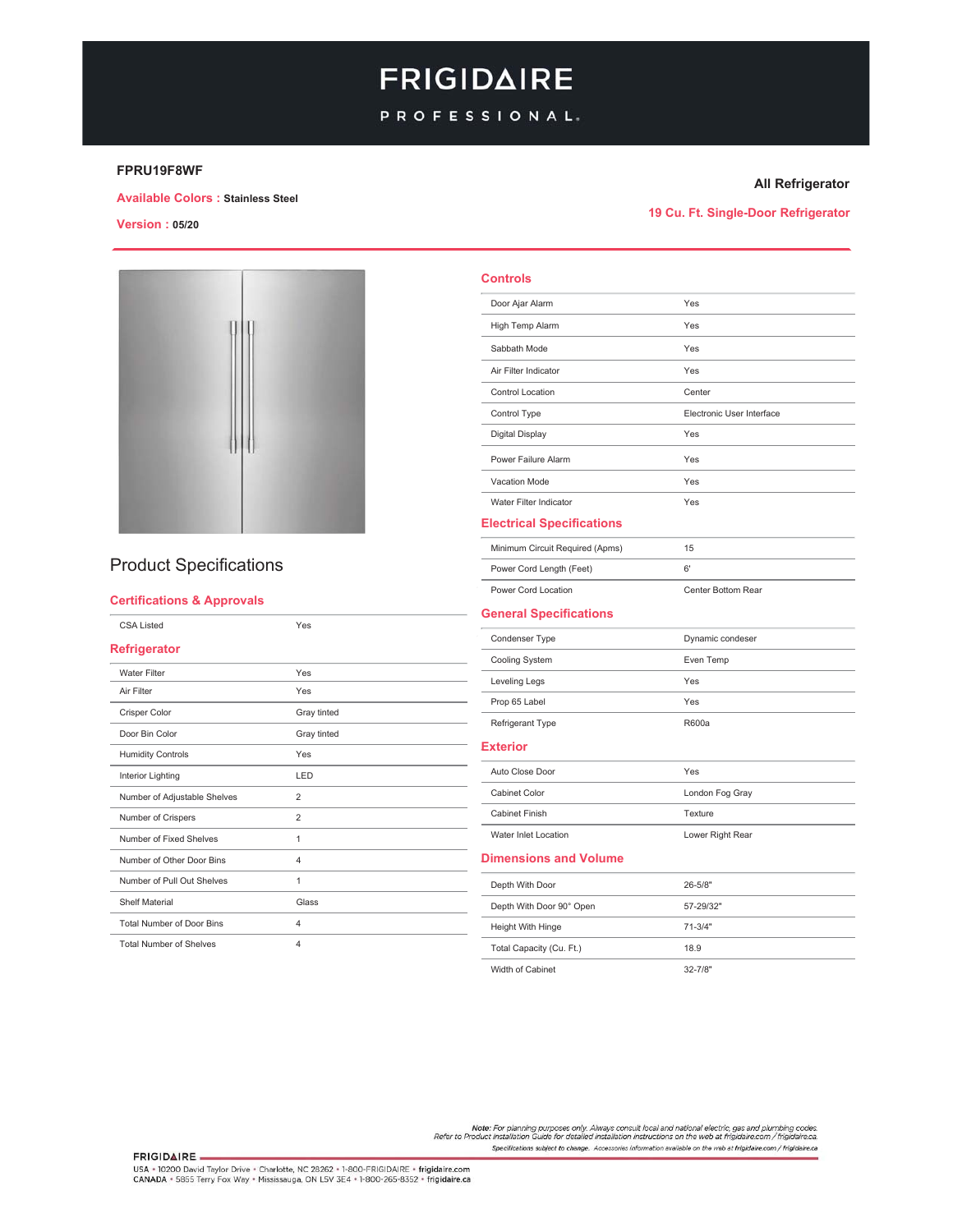# **FRIGIDAIRE**

PROFESSIONAL.

#### FPRU19F8WF

**Available Colors: Stainless Steel** 

**19 Cu. Ft. Single-Door Refrigerator** 

## **Trim Kits Drawings & Cutout Dimensions**



\*\* For replacement business, we can accommodate a 66" cutout width, but it will be a very tight fit.